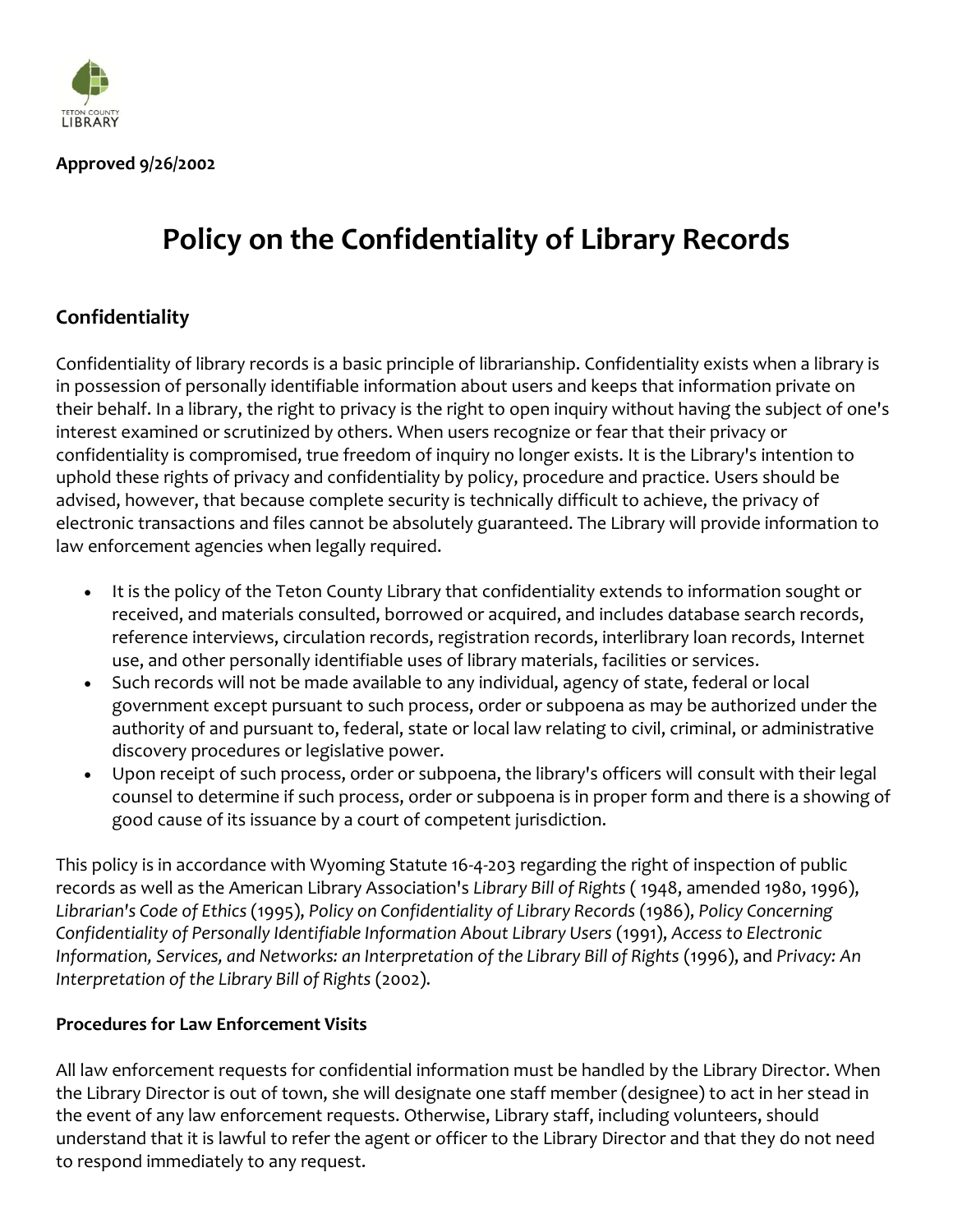## **During the visit:**

- Staff should ask for identification if they are approached by an agent or officer, and then immediately refer the agent or officer to the Library Director or designee. Staff does not have authority to release confidential information.
- The Library Director should meet with the agent with library counsel or another colleague in attendance.
- If the agent or officer does not have a court order compelling the production of records, the Director should explain the Library's confidentiality policy and the State's confidentiality law, and inform the agent or officer that users' records are not available except when a proper court order in good form has been presented to the Library.
- If the agent or officer presents a court order, the Library Director should immediately refer the court order to the Library's legal counsel for review.

## **If the court order is in the form of a** *subpoena duces tecum* **(subpoena to obtain records):**

- Counsel should examine the subpoena for any legal defect, including the manner in which it was served on the library, the breadth of its request, its form, or an insufficient showing of good cause made to a court. If defects are found, legal counsel should insist that any defect be cured before the records are released and that the subpoena is strictly limited to require release of specifically identified records or documents.
- Review the information that may be produced in response to the subpoena before releasing the information. Follow the subpoena strictly and do not provide any information that is not specifically requested in it.
- If disclosure is required, ask the court to enter a protective order (drafted by the library's counsel) keeping the information confidential and limiting its use to the particular case. Ask that access be restricted to those persons working directly on the case.

## **If the court order is in the form of a search warrant:**

- A search warrant is executable immediately, unlike a subpoena. The agent or officer may begin a search of Library records as soon as the Director is served with the court's order.
- Library Director should ask to have counsel present before the search begins in order to allow Library counsel an opportunity to examine the search warrant and to assure that the search conforms to the terms of the search warrant.
- Director should cooperate with the search to ensure that only the records identified in the warrant are produced and that no other users' records are viewed or scanned.

## **If the court order is a search warrant issued under the Foreign Intelligence Surveillance Act (FISA) (USA Patriot Act amendment):**

 Procedures for a regular search warrant still apply. Staff should refer the agent to the Director or designee, and no other staff is authorized to release information. The staff should be cautioned that a search warrant issued by a FISA court also contains a "gag order." That means that no person or institution served with the warrant can disclose that the warrant has been served or that records have been produced pursuant to the warrant. Library staff must comply with this order. No information can be disclosed to any other party, including the patron whose records are the subject of the search warrant.